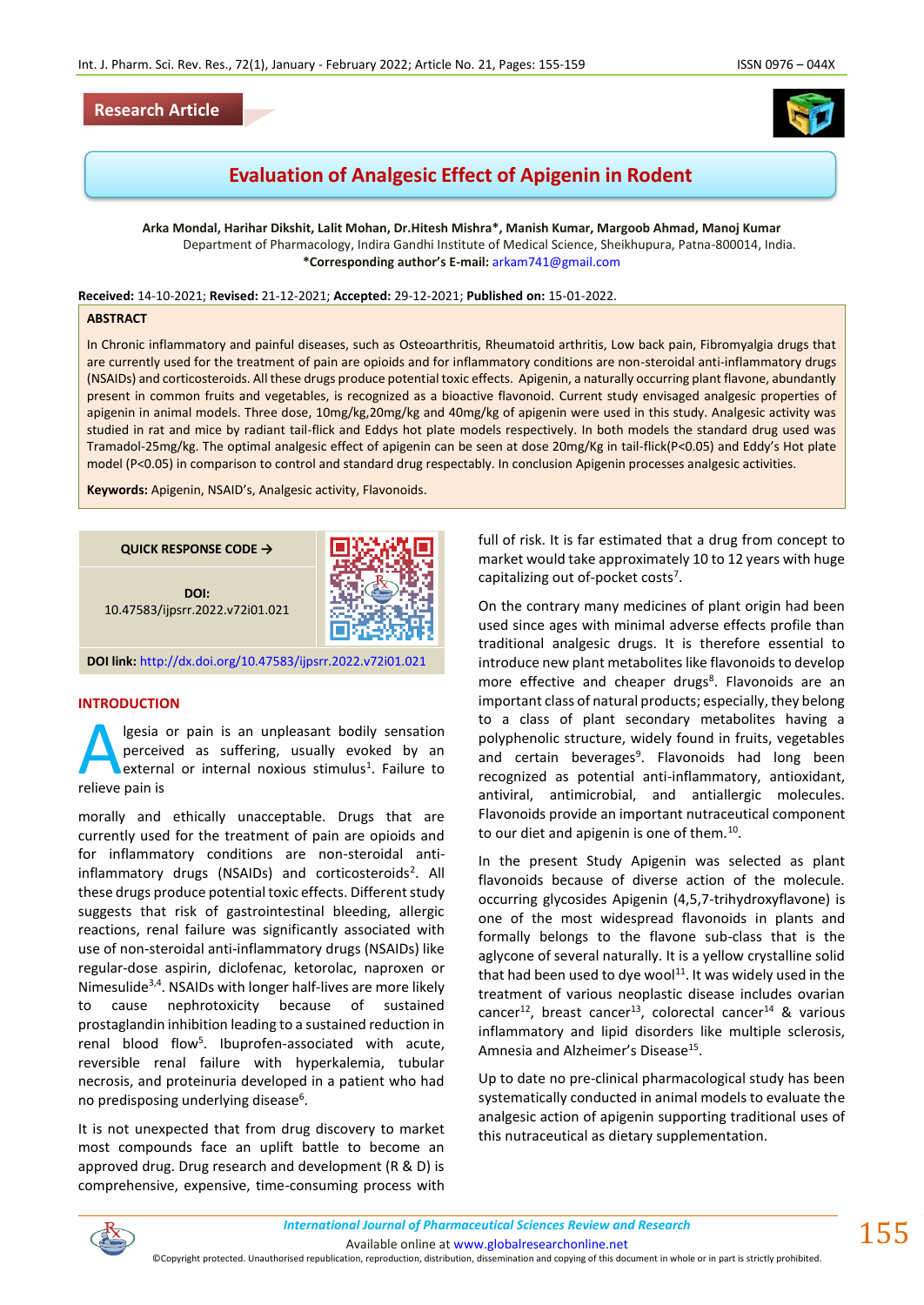## **MATERIALS AND METHODS**

**Description of plant flavonoid: -** Apigenin was procured from Sigma pharmaceuticals pvt.ltd. as a powder.

**Selection of animals, caring and handling: -** A total of 30 healthy Wistar albino rats (90–150 g), of either sex and 30 healthy Swiss albino mice weighing 25-30 gm of either sex obtained from the Central Animal house IGIMS, Patna India were used in the experiments. Male & female Animals were separated in different cages. Animals were housed in polypropylene cage containing sterile paddy husk (procured locally) not more than 6 animals per cage under standard conditions of temperature ( $23±3°C$ ), humidity and 12 hours natural light and 12hours Natural dark cycle. Animals were acclimatized for 7 days to the laboratory conditions before experiment. Animals were given standard dry pellet diet and tap water ad libitum. One day before the experiment animals were deprived of food as this is known to enhance their motivation to perform the test. For easy identification of animals in every group tail had been colored. The study was undertaken after obtaining approval of Institutional Animal Ethics Committee (IAEC approval Letter No. 125/2018/Pharma/IAEC/IGIMS dated 14/12/2018).

**Study design:** -The rats were randomly allocated into five groups of six rats for one model for testing analgesic activity. Mice were also divided into five groups of six mice each for the one experimental animal model of analgesia.

## **Grouping of Animals for Analgesic Study**:-

**Group I** (control) received Normal Saline 2 ml of each rat (tail flick model) & mice (Hot plate model) perorally through intragastric tube.

**Group II** received standard drug Tramadol 25mg/kg intraperitoneally according to different body weight.

**Group III** received apigenin 10mg/kg per orally

**Group IV** received apigenin 20mg/kg per orally

**Group V** received apigenin 40mg/kg per orally

## **MATERIALS**

**Drugs**: Tramadol, Normal saline, Ether (Sigma chemical Co. St Louis, USA, Apigenin

**Instruments:** Eddy's hot plate Analgesiometer: - (Instruments & chemicals pvt. Ltd model town Ambala city), Tail flick- Analgesiometer- (Instruments & chemicals pvt. Ltd model town Ambala city).

**Determination of the drug dosage and dosing schedule**: Doses were selected and determined according to the previous acute toxicity studies<sup>16</sup>. Three different doses were selected 10 mg/kg, 20 mg/kg and 40 mg/kg for analgesic activities. Before staring the experiment preparation of stock solution of apigenin was done by dissolving the apigenin powder in normal saline and administered according to animal body weight of each model.

## **METHODS**

## *Analgesic study*

**Radiant heat tail-flick method: -** The central analgesic activity was determined by radiant heat tail-flick model in rats17. The tail is the most important thermoregulatory organ of the rat. The heat dissipation is regulated by an onoff regulation of blood flow in the tail. The analgesic activity of the apigenin was studied by measuring druginduced changes in the sensitivity of the pre-screened rats (the intensity of the light beam was experimentally defined such that animals withdraw their tails within 2 to 4 s) to heat stress applied to their tails by using analgesiometer. Tail-flick latency was assessed by the analgesiometer. All drugs were given in respective group in a respective route. The strength of the current passing through the naked nichrome wire was kept constant at 5 amperes. The distance between heat source and the tail kept 1.5 cm and the application site of the heat on the tail was maintained within 2 cm, measured from the root of the tail. Cut-off reaction time was +10 s to avoid any tissue injury during the process.

**Evaluation: -** The time taken by rats to withdraw (flick) the tail was taken as the reaction time. The animals were subjected to the same test procedure at +0 min without administering any drug considered as basal followed by +30, +60, +120, and +180 min after the administration of test/standard/ control drug.

**Eddy's Hot plate method**: - The analgesic activity of the Apigenin, was measured by hot-plate method. The hot plate test involves higher brain function, and is considered to be a supraspinally organized response. The paws of mice are sensitive to heat at temperature which are not damaging to skin. The responses are jumping, withdrawal of the paws and licking of the paws. The mice were placed on a hot plate maintained at 55±0.5°C. Basal reaction time was taken when mice start licking their paw or started jumping, which was appearing first. The normal reaction time was around 7-9 sec. Hotplate latency was assessed by the analgesiometer. All drugs were given in respective group in a respective route.

**Evaluation: -** The reaction time was recorded without administering any drug considered as basal followed by +30 min, +60min, +120min, +180min after the drug administration. The cut-off time was considered as 15 seconds in order to avoid burning of the animals. The mean reaction time for each treated group was determined and compared with that obtained for each group before treatment. **Percentage increase in reaction time** (I %), was derived, using the formula

$$
1\% = \{ (It - 10) / 10 \} \times 100,
$$

Where It = reaction time at time  $t$ , and  $I$ o = reaction time at time zero  $(0 h)^{18}$ .

**Statistical analysis**: - The results were analysed for mean±SEM, SD statistical significance using One way



Available online a[t www.globalresearchonline.net](http://www.globalresearchonline.net/)

©Copyright protected. Unauthorised republication, reproduction, distribution, dissemination and copying of this document in whole or in part is strictly prohibited.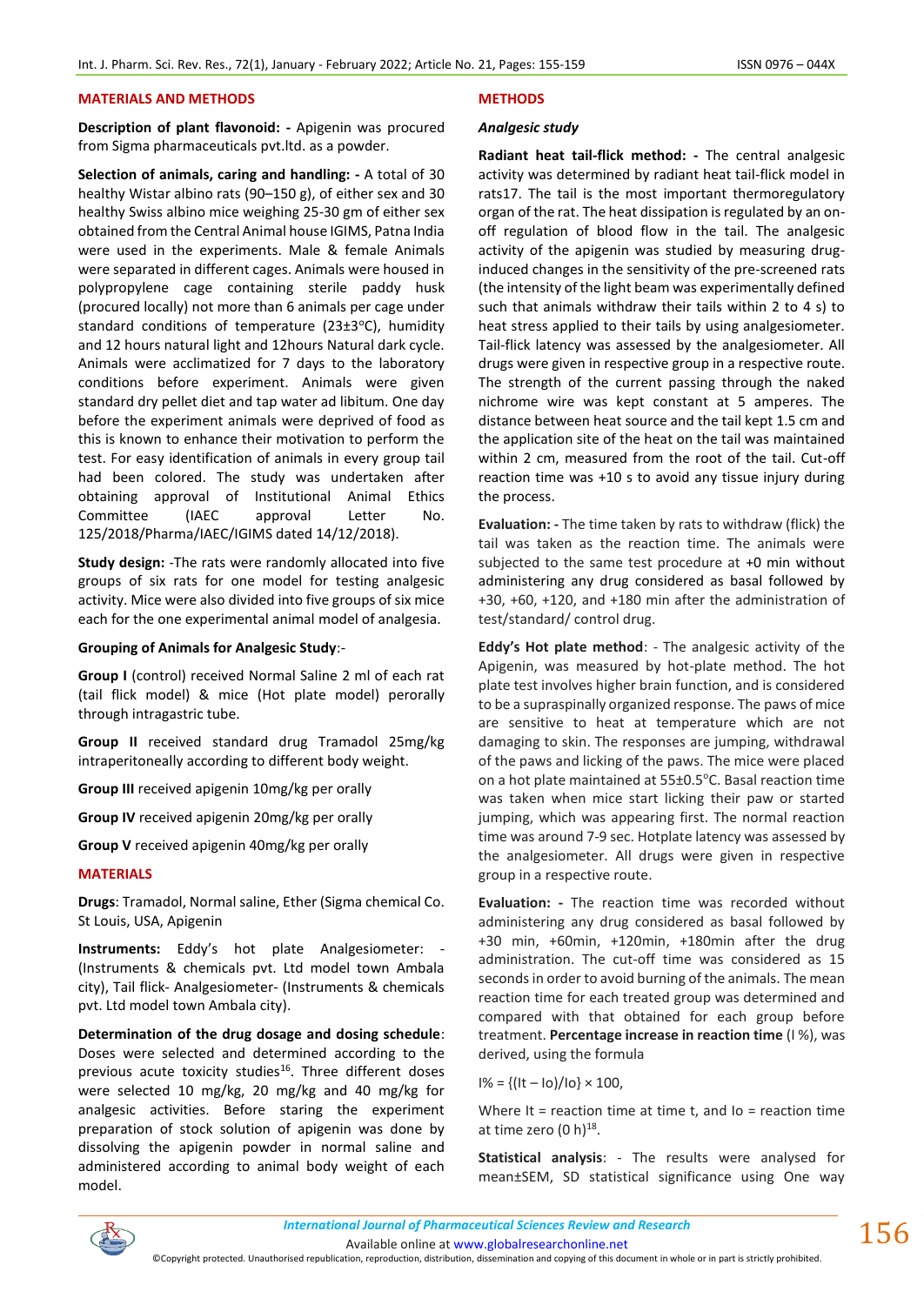ANOVA, followed by Scheffe's test. A P-value <0.05 was considered significant.

## **RESULTS**

## **Analgesic activity in rats by Radiant heat tail-flick method**

Latency period at different time interval significantly different (p<0.01 & p<0.001) compared to baseline values within the same drug treated group. Tramadol and Apigenin all dose caused significant dose dependent increase (P<0.05) in the percentage reaction time throughout the experiment. Although 20mg/kg body weight showing maximal inhibition of pain response activity at 120 minutes. Table 1 shows the Analgesic effect using radiant tail-flik method in Wister albino rat. The percentage increase in reaction time was dose dependent. At all the specific time intervals the percentage of tail flick elongation time differed significantly between the different dose of apigenin and Tramadol<sup>19</sup>. At the peak of activity Apigenin-20mg/kg showed 74.79% (P<0.001).

Percentage of tail-flik elongation time while Tramadol gave 11.05% (P<0.05) percentage of tail-flik elongation time (Table-1).

## **Analgesic activity in mice by Eddy's Hot plate method**

In Hot plate method both the Apigenin and standard drug Tramadol caused significant increase(P<0.05) in reaction time. The increase in latency period in different time intervals significantly differed compared to baseline value within the same drug treated group. The percentage increase in the reaction time was dose dependent and differed significantly among the groups of mice (P<0.001) receiving different dose levels of the apigenin and Tramadol. The percentage increase in the reaction time caused by the apigenin-20mg, apigenin-40mg and tramadol was detectable and peaked, at +2 hr. and +3hr. The percentage increase in the reaction time for apigenin-10mg was peaked at +2hr. but thereafter declined at +3hr.

|                         | Analgesic effect of Apigenin on radiant heat tail-flick response in rats |                |                           |                    |                          |                         |  |  |  |
|-------------------------|--------------------------------------------------------------------------|----------------|---------------------------|--------------------|--------------------------|-------------------------|--|--|--|
|                         | Reaction time in a sec (mean±SEM), SD, Percentage Elongation             |                |                           |                    |                          |                         |  |  |  |
| <b>Drug</b>             | Dose/route                                                               |                | 30 <sub>min</sub>         | 60 <sub>min</sub>  | 120 <sub>min</sub>       | 180 <sub>min</sub>      |  |  |  |
|                         |                                                                          |                | % Elongation              | % Elongation       | % Elongation             | % Elongation            |  |  |  |
| saline<br><b>Normal</b> | 2ml P.O.                                                                 | $3.8 \pm 0.6$  | $3.8 \pm 0.3$             | $3.8 \pm 0.3$      | $4.1 \pm 0.6$            | $4.6 \pm 0.7$           |  |  |  |
| (control)               |                                                                          | (1.602)        | $(0.752)$ , 0%            | $(0.752)$ , 1.73%  | $(1.471)$ , <b>7.89%</b> | $(1.861)$ , 21%         |  |  |  |
| <b>Tramadol</b>         | $25mg/kg$ I.P.                                                           | $19 \pm 1.5$   | $19 \pm 1.5$ <sup>*</sup> | $19.33 \pm 1.1***$ | $21.1 \pm 0.7*$          | $20.8 \pm 0.6$          |  |  |  |
| (Standard)              |                                                                          | (2)            | $(3.687)$ , 0%            | $(2.732)$ , 1.73%  | $(1.940)$ , 11.05%       | $(1.471)$ , 9.47%       |  |  |  |
| Apigenin-10mg           | 10mg/kg P.O.                                                             | $10.3 \pm 1.9$ | $10.6 \pm 1.2*$           | $11.3 \pm 0.8$ **  | $14.1 \pm 1.6$           | $13.1 \pm 0.76$         |  |  |  |
|                         |                                                                          | (4.718)        | $(2.943)$ , 2.9%          | $(2.065)$ , 9.70%  | $(3.970)$ , 36.89%       | $(1.834)$ <b>27.18%</b> |  |  |  |
| Apigenin-20mg           | 20mg/kg P.O.                                                             | $12.3 \pm 1.1$ | $18.6 \pm 0.9*$           | $19.1 \pm 1.0$     | $21.5 \pm 0.6$           | $21 \pm 1.5$            |  |  |  |
|                         |                                                                          | (2.875)        | (2.338),51.21%            | $(2.639)$ , 55.28% | $(2.516)$ , 74.79%       | $(2.828)$ , 70.73%      |  |  |  |
| Apigenin-40mg           | 40mg/kg P.O.                                                             | $13.5 \pm 1.4$ | $16.8 \pm 0.7$            | $18.6 \pm 0.6$     | $19.5 \pm 0.7$           | $20.3 \pm 0.6$          |  |  |  |
|                         |                                                                          | (3.449)        | $(0.705)$ , 24.4%         | (0.617), 37.7%     | $(0.766)$ , 44.4%        | $(0.617)$ , 50.37%      |  |  |  |

|  | Table 1: Effect of apigenin on radiant heat tail flick model in rat |
|--|---------------------------------------------------------------------|
|--|---------------------------------------------------------------------|

\*P<0.001 Control value vs respective drug group. \*\* P<0.001 standard vs Ap-10 (n=6), One-way ANOVA; SEM = Standard error of mean, SD=Standard deviation

| Table 2: Effect of apigenin on Eddy's Hot plate model in Mice |  |  |
|---------------------------------------------------------------|--|--|
|---------------------------------------------------------------|--|--|

|                  | Analgesic effect of Apigenin on Eddy's hot plate response in Mice  |                |                    |                            |                    |                    |  |  |
|------------------|--------------------------------------------------------------------|----------------|--------------------|----------------------------|--------------------|--------------------|--|--|
|                  | Reaction time in a sec (mean±SEM), SD, % increase in reaction time |                |                    |                            |                    |                    |  |  |
| <b>Drug</b>      | Dose/route                                                         | <b>Basal</b>   | 30 <sub>min</sub>  | 60 <sub>min</sub>          | 120 <sub>min</sub> | 180 <sub>min</sub> |  |  |
| <b>Normal</b>    | 2ml P.O.                                                           | $4.3 \pm 0.34$ | $4.6 \pm 0.21$     | $4.8 \pm 0.31$             | $5.3 \pm 0.34$     | $5.0 \pm 0.5$      |  |  |
| saline(control)  |                                                                    | (0.816)        | $(0.516)$ , 7.62%  | $(0.752)$ , 11.54%         | $(0.816)$ , 23.25% | $(1.264)$ , 16.27% |  |  |
| <b>Tramadol</b>  | $25mg/kg$ I.P.                                                     | $5.1 \pm 0.4$  | $7.5 \pm 0.4*$     | $11.1 \pm 0.7*$            | $13.1 \pm 0.7*$    | $13.3 \pm 0.8*$    |  |  |
| (Standard)       |                                                                    | (0.983)        | $(0.516)$ , 47.05% | $(1.722)$ , 117.6%         | $(1.834)$ , 156.8% | $(2.065)$ , 160.7% |  |  |
| Apigenin-        | 10mg/kg P.O.                                                       | $4.5 \pm 0.2$  | $4.8 \pm 0.4^b$    | 5.8 $\pm$ 0.4 <sup>b</sup> | $6.5 \pm 0.2^b$    | $6.4 \pm 0.3^b$    |  |  |
| 10 <sub>mg</sub> |                                                                    | (0.547)        | $(0.752)$ , 6.66%  | $(0.983)$ , 28.8%          | $(0.547)$ , 44.4%  | $(0.836)$ , 42.2%  |  |  |
| Apigenin-        | 20mg/kg P.O.                                                       | $4.8 \pm 0.3$  | $7.3 \pm 0.4*$     | $9.6 \pm 0.4*$             | $10.8 \pm 0.4$ *a  | $11.8 \pm 0.4*$    |  |  |
| 20 <sub>mg</sub> |                                                                    | (0.752)        | $(0.983)$ , 52.8%  | (1.032), 99.37%            | $(1.169)$ , 125%   | $(1.169)$ , 139%   |  |  |
| Apigenin-        | 40mg/kg P.O.                                                       | $4.6 \pm 0.3$  | $6.6 \pm 0.2*$     | $9.3 \pm 0.2$ *a           | $10.1 \pm 0.4*$    | $11.3 \pm 0.4*$    |  |  |
| 40 <sub>mg</sub> |                                                                    | (0.816)        | $(0.516)$ , 43.47% | $(0.516)$ , 102%           | $(0.983)$ , 119%   | (1.211), 145.6%    |  |  |

\*P<0.001 control vs respective group, aP<0.05 Tramadol vs respective group, bP<0.001 Tramadol vs respective group.



Available online a[t www.globalresearchonline.net](http://www.globalresearchonline.net/)

©Copyright protected. Unauthorised republication, reproduction, distribution, dissemination and copying of this document in whole or in part is strictly prohibited.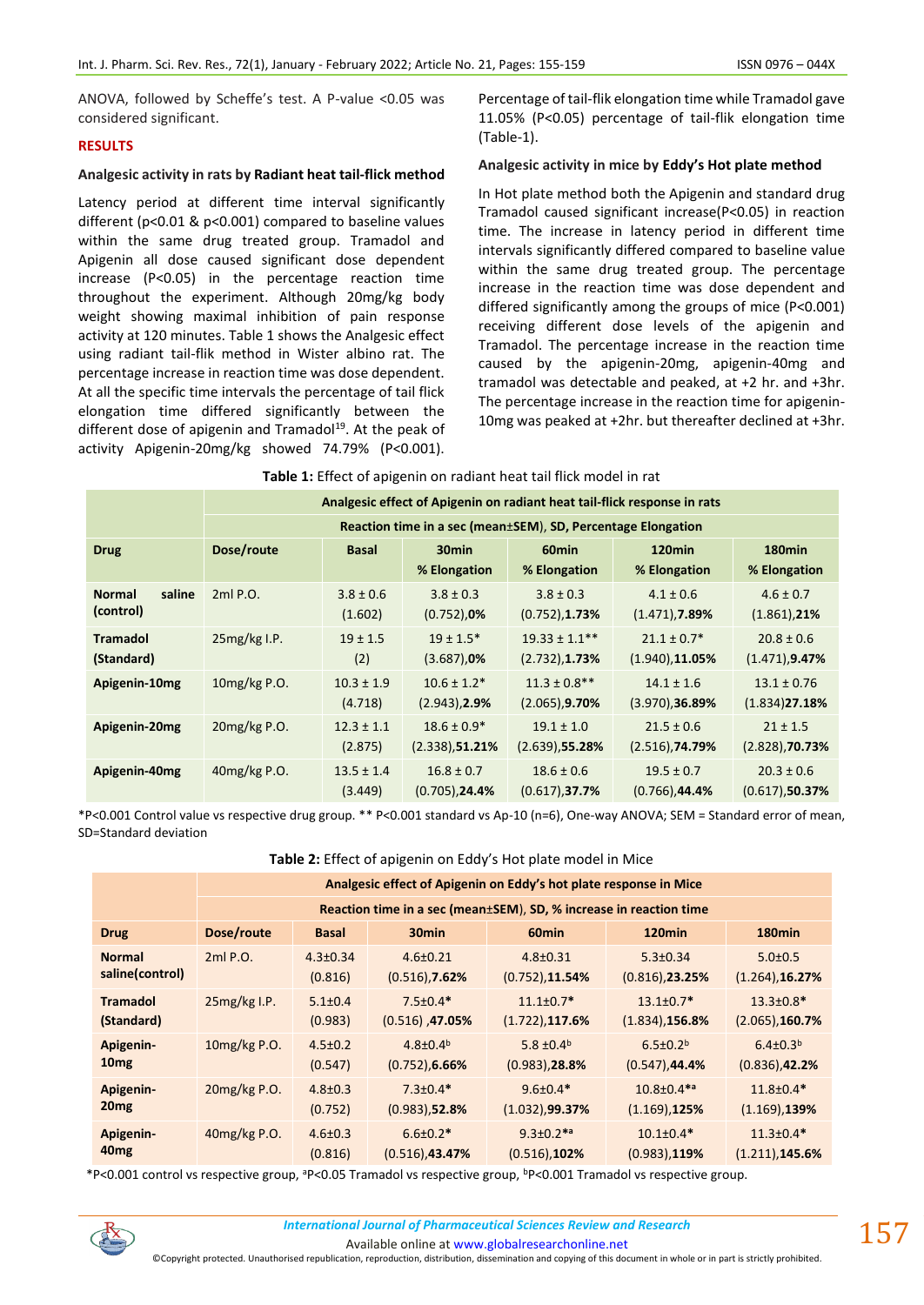## **DISCUSSION**

Natural products have been widely used as good alternatives to produce new drugs and therapeutic agents for combating diseases<sup>20</sup>. In current study apigenin expressed potent analgesic activities in hot plate test in the mice models as well as tail-flik test in Wister albino rats. Hot plate and tail-flick tests are used for evaluation of the central pain at the supraspinal and spinal levels possibly acting on a descending inhibitory pain pathway<sup>21</sup>. The tail-flick response is believed to be a spinally mediated reflex and the paw-licking hot plate response is more complex supraspinal organized behaviour<sup>22</sup>. The effectiveness of analgesic agents in the tail-flick pain model is highly comparable with relief of human pain Perception<sup>23</sup>. In both the model's data showed that the apigenin dose dependently increased the pain threshold. The latency profile of different dose of apigenin were comparable with standard drug tramadol. The μ receptor stimulation is generally associated with pain relief and has been shown to be potent in regulating thermal pain. Non-analgesic effects through the μ receptors include respiratory depression and physical dependence. Activation of μ2 opioid subtype leads to spinal analgesia and commonly causes constipation as adverse effect<sup>24</sup>. Therefore, taking all these data together we believe that the analgesic activity of apigenin is most likely to be mediated by central action (spinally and supraspinally) and indicates a tramadol like mechanism by binding with opioid receptors with producing minimal side effect. Apigenin could be better substitute for the opioid's drugs like morphine for the management of chronic pain like cancer<sup>25</sup>.

## **CONCLUSION**

Apigenin has analgesic activity in hotplate and tail-flik test in rodent. Further in vitro and in vivo studies are recommended to further investigate the detailed action and mechanism of actions as well as to increase the efficacy of apigenin for clinical application

## **REFERENCES**

- 1. Kanodia L, Das S: A comparative study of analgesic property of whole plant and fruit extracts of Fragaria vesca in experimental animal models. Bangladesh J Pharmacol 2008; 4: 35-38
- 2. Michel YB, Dubois Christopher G, Allen HL: Chronic pain management. In *Wylie and Churchil-Davidson's A practice of Anaesthesia*. 7th edition. Edited by: Healy TEJ, Knight PR. London: Hodder Arnold; 2003;1139-1235.
- 3. Thomas MC: Diuretics, ACE inhibitors and NSAIDs the triple whammy. Med J Aust 2000;172:184–185.
- 4. Kayyalap SO: Medicinal pharmacology, in terms of rational treatment (Rasyonel tedavi yonunden tibbi farmakoloji). Ankara: Hacettepe- Tas Ltd Sti; 1998.
- 5. Whelton A, Stout RL, Spilman PS, Klassen DK. Renal effects of Ibuprofen, Piroxicam and Sulindac in patients with asymptomatic renal failure. A prospective, randomized cross over comparison. Ann Intern Med 1990; 12:568-76.
- 6. Marasco WA, Gikas PW, Azziz-Baumgartner R, Hyzy R, Eldredge CJ, Stross J. Ibuprofen-associated renal dysfunction.

Pathophysiologic mechanisms of acute renal failure, hyperkalemia, tubular necrosis and proteinuria. Arch Intern Med 1987; 147:2107-16.

- 7. DiMasi JA, Ronald WH, Henry GG. The price of innovation: new estimates of drug development costs. *J Health Economics* 2003;22: 151–185
- 8. Ovando C, Hernandez D, Hernandez E, et al. Chemical studies of anthocyanins: a review. Food Chem,2009;113: 859–871.
- 9. Lee Y, Yuk D, Lee J, et al. Epigallocatechin-3-gallate prevents lipopolysaccharide-induced elevation of β-amyloid generation and memory deficiency. Brain Res, 2009; 1250: 164–174.
- 10. Middleton, E. The flavonoids as potential therapeutic agents. In Immunopharmaceuticals, ed. E.S. Kimball, 1996;227–257. Boca Raton: CRC Press.
- 11. Ornano, L.Venditti, A.; Donno, Y.; Sanna, C.; Ballero, M.; Bianco, A. Phytochemical analysis of non-volatile fraction of Artemisia caerulescens subsp. densiflora (Viv.) (Asteraceae), an endemic species of La Maddalena Archipelago (Sardinia– Italy). Nat. Prod. Res. 2016;30:920–925.
- 12. Rossi, M.; Negri, E.; Lagiou, P.; Talamini, R.; Dal Maso, L.; Montella, M.; Franceschi, S.; La Vecchia, C. Flavonoids and ovarian cancer risk: A case-control study in Italy. Int. J. Cancer 2008;123:895–898.
- 13. Bosetti, C, Spertini, L.; Parpinel, M.; Gnagnarella, P.; Lagiou, P.; Negri, E.; Franceschi, S.; Montella, M.;Peterson, J.; Dwyer, J.; et al. Flavonoids and Breast Cancer Risk in Italy. Cancer Epidemiol. Biomark. Prev. 2005;14:805–808.
- 14. Hoensch, H.; Groh, B.; Edler, L.; Kirch, W. Prospective cohortcomparison of flavonoid treatment in patients with resected colorectal cancer to prevent recurrence. World J. Gastroenterol. 2008;14:2187–2193.
- 15. Kumar, H.; More, S.V.; Han, S.-D.; Choi, J.-Y.; Choi, D.-K. Promising Therapeutics with Natural Bioactive Compounds for Improving Learning and Memory—A Review of Randomized Trials. Molecules, 2012;17:10503–10539.
- 16. Smolinski AT, Pestka JJ. Modulation of lipopolysaccharideinduced proinflammatory cytokine production in vitro and in vivo by the herbal constituents apigenin (chamomile), ginsenoside Rb(1) (ginseng) and parthenolide (feverfew). *Food Chem Toxicol*. 2003;41:1381–1390.
- 17. D'Amour FE, Smith DL. A method for determining loss of pain sensation. J Pharmacol Exp Ther 1941; 72: 74–79
- 18. Prempeh ABA, Mensah AJ. Analgesic activity of crude aqueous extract of the root bark of Zanthoxylum Xanthoxyloides. *Ghana Med J* 2008 June; 42(2): 79–84
- 19. M.V. Amberkar, S. Tara, M. Kumari, K.L. Bairy, and S. Shenoy, Evaluation of anti-inflammatory and analgesic activities of alcoholic extract of Kaempferia galanga in rats. Indian Journal of Physiology and Pharmacology, 2011;55(1):13–24.
- 20. Abdelkhalek NK, Ghazy EW, Abdel-Daim MM. Pharmacodynamic interaction of Spirulina platensis and deltamethrin in freshwater fish Nile tilapia, Oreochromis niloticus: impact on lipid peroxidation and oxidative stress. Environ Sci Pollut Res Int. 2015; 22:3023–3031.

Available online a[t www.globalresearchonline.net](http://www.globalresearchonline.net/) ©Copyright protected. Unauthorised republication, reproduction, distribution, dissemination and copying of this document in whole or in part is strictly prohibited.